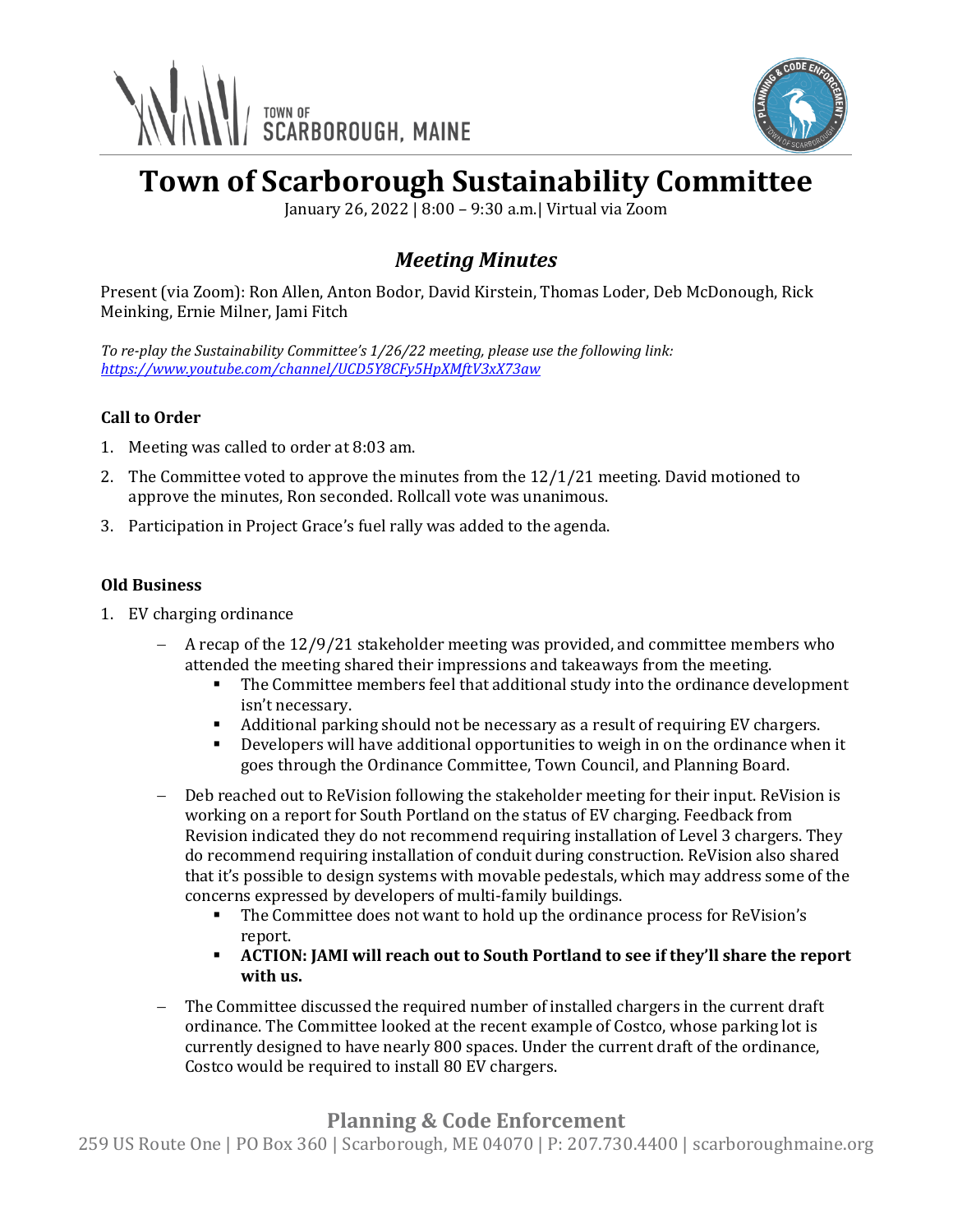- Rick is reluctant to lower the required number of chargers installed because the number may be further reduced through the Ordinance Committee and Council review processes.
- **Example 1** Jami pointed out that, with the Costco example, requiring 5% of spaces be EVinstalled would still mean 40 EV chargers in the parking lot. Additional chargers could also be installed at a later date (as needed based on demand) because additional spaces would have conduit installed.
- The Committee ultimately agreed to reduce the numbers of required EV-installed, ready, and capable spaces for commercial parking and multi-family dwellings. The following changes will be made:
	- Retail > 25,000 sq. ft. and health clubs: 5% EVCS-installed, 10% EVCS-ready, 10% EVCS-capable
	- Retail < 25,000 sq. ft. and all other commercial uses: 0% installed, 5% EVCSready, 20% EVCS-capable
	- Hotels: 10% EVCS-installed, 10% EVCS-ready, 80% EVCS-capable
	- Multi-family: 5% EVCS-installed, 30% EVCS-ready; 65% EVCS-capable
	- Add language to state movable charging stations are allowed in multi-family developments.
- − The Committee would like to have a workshop with the Ordinance Committee to introduce the ordinance concept as soon as possible.
	- **ACTION: JAMI will work on getting this topic on the Ordinance Committee agenda.**
- − Jami will modify language in the draft ordinance that states that handicap accessible EV parking spaces do not necessarily need to be designated just for handicap use.
- − *MOTION: Deb moved to request the Ordinance Committee take up the EV Charging Ordinance, once the revisions discussed at the meeting are made. David seconded. Rollcall vote was unanimous.*
- − **ACTION:** 
	- JAMI will update the draft ordinance per the Committee's discussion and put **the draft language into a Google Doc for the Committee's review.**
	- **THE COMMITTEE will review the draft ordinance and provide feedback within the Google Doc by 2/4/22.**
	- **JAMI will ask the Planning staff to review the draft document.**

#### **New Business**

- 1. Community Action Grants
	- The State has released information about Community Action Grants to help municipalities and tribal entities implement portions of the *Maine Won't Wait* climate action plan. Applications for the first grant round are due in mid-March, and there are a number of actions the Town needs to complete to be eligible for the grant. The meeting packet provided more information about the grant requirements.
	- − To be eligible to apply for the grant, Scarborough needs to complete a self-assessment, hold a community meeting to get public input on priorities, and pass a Council resolution.
	- − The Committee would like to move forward to apply in the first funding round of the grant, which is due 3/22/22.